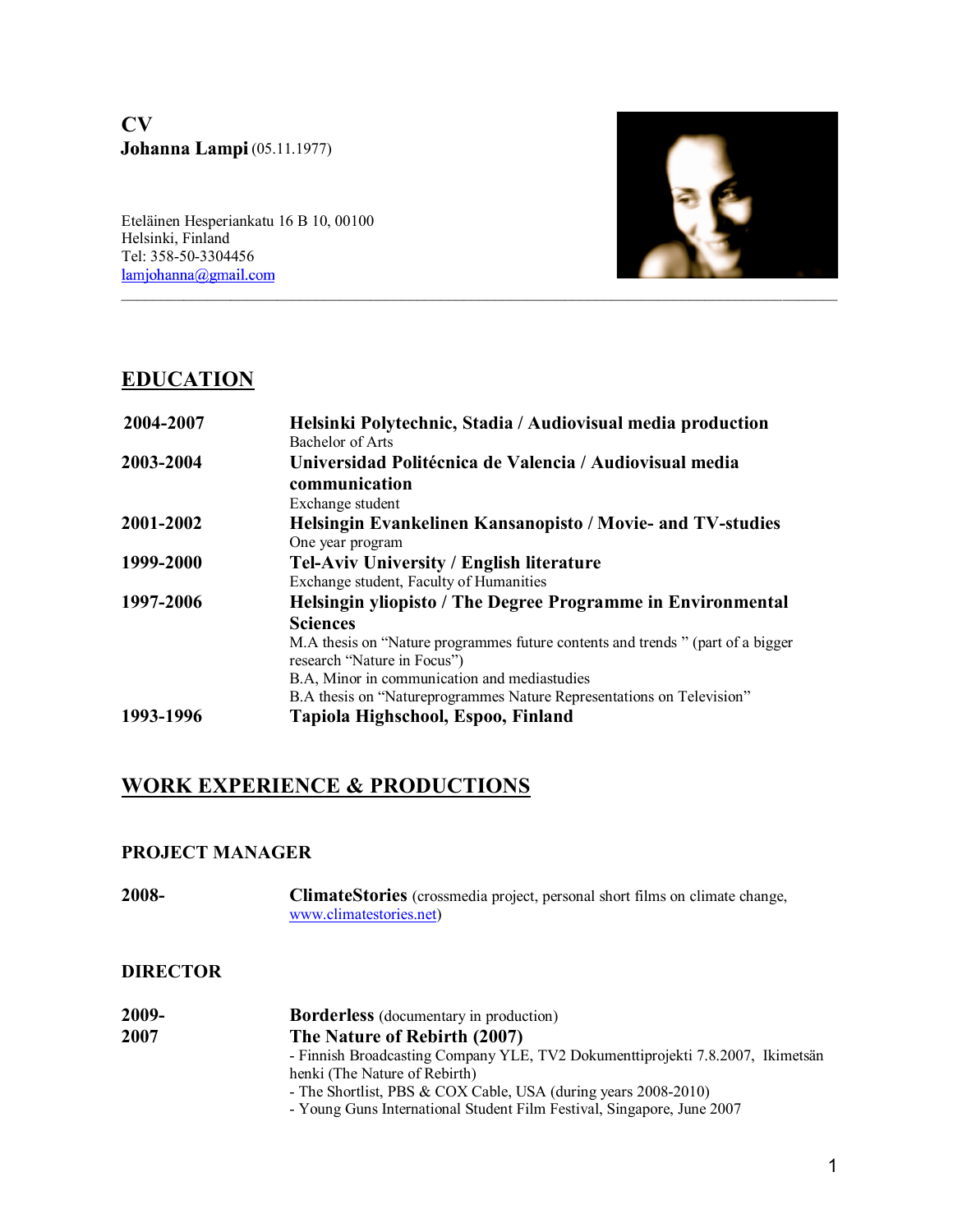- Pärnu International Documentary and Anthropology Film Festival, Estonia, July 2007 - Murgia Film Festival, Italy, July 2007 - Cinemadamare Film Festival, Italy, July 2007 - Blue Sea Film Festival, Finland, August 2007 - Matsalu Nature Film Festival, Estonia, September 2007 - Rakkautta ja Anarkiaa –festival, Finland, September 2007 - Ekofilm, Czech Republic, October 2007 - Montana CINE International, **Best Amateur**, USA, October 2007 - Planet in Focus International Environmental Film festival, **Opening film**, Canada, October 2007 - Green Vision, Russia, October 2007 - DocPoint, Finland, January 2008 - Byron Bay Film –festival, Byron Bay, Australia, February-March 2008 - MoMA, Museum of Modern Art Documentary Fortnight, NYC, USA, February-March 2008 - ZagrebDox, Zagreb, Croatia, February-March 2008 - Tampere Film Festival, Tampere, Finland, March 2008 - Waga Brothers International Festival of Nature Films, Poland, April 2008 - International Wildlife Film Festival, **Honorable Mention for Artistic Approach**, USA, May 2008 - Worldwide Short Film Festival, Canada, June 2008 - Ecological Festival "Save and Preserve", Russia, June 2008 - International Student Film and Video Festival of Beijing Film Academy, **Outstanding Award (Best International Documentary)**, China, November 2008 - Vaasa Wildlife, **Best Short**, Finland, November 2008

- A World of Shorts, WSFF & National Film Board of Canada, April 2009, Canada

#### **SOUNDRECORDIST & PRODUCTION ASSISTANT**

| 2006 | Jokiemme helmet –series (The Pearls of the Rivers) (2006) / Yle TV2 |
|------|---------------------------------------------------------------------|
| 2004 | When the Cod Ran Out (2004) / Yle Teema & NDR                       |
| 2004 | The Sisu Stone (2004) / Yle Teema & NDR                             |
| 2004 | The Pearls of the Baltic Sea -series (2004) / Yle TV2               |
| 2003 | Nooan arkki -natureseries (2003) / Yle TV2                          |
|      |                                                                     |

#### **CAMERAWOMAN**

| 2007        | Sports Federation for People with Intellectual Disabilities (SKLU)<br>Sherborne-video (an education video), cameraman $\&$ production |
|-------------|---------------------------------------------------------------------------------------------------------------------------------------|
|             | assistant                                                                                                                             |
| $2007 -$    | Freelance                                                                                                                             |
|             | Wedding-videos, camerawoman and editor                                                                                                |
| 2005 summer | <b>WWF (World Wide Fund for Nature)</b>                                                                                               |
|             | Video and still photographer (one month internship)                                                                                   |
| 2005 summer | <b>Nature League (Luontoliitto)</b>                                                                                                   |
|             | Video and still photographer (internship for two weeks)                                                                               |